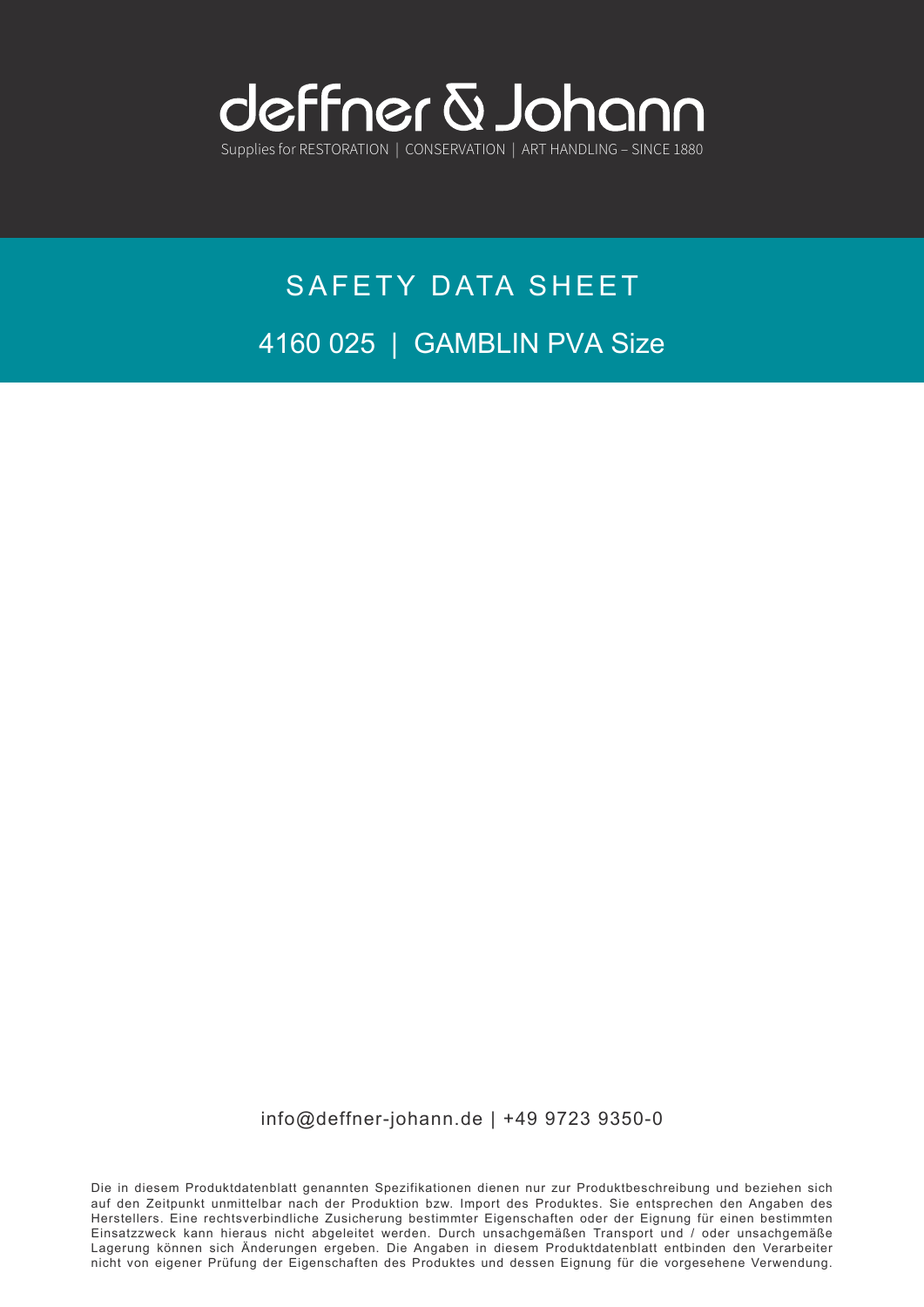

# **SAFETY DATA SHEET**

# **SECTION 1: PRODUCT AND COMPANY IDENTIFICATION**

### **PRODUCT**

| <b>Product Name:</b>        | Gamblin PVA Size                          |
|-----------------------------|-------------------------------------------|
| <b>Product Description:</b> |                                           |
| <b>Intended Use:</b>        | Fine art painting and decorative coatings |

### **COMPANY**

| <b>Company Name:</b>    | <b>Gamblin Artists Colors</b> |
|-------------------------|-------------------------------|
| <b>Company Address:</b> | 323 SE Division Pl.           |
|                         | Portland, OR 97202            |
|                         | USA                           |
| <b>Company Phone:</b>   | 503-235-1945                  |
| <b>Emergency Phone:</b> | Local Emergency Room          |

# **SECTION 2: HAZARDS IDENTIFICATION**

### **GHS LABELING**

**GHS Classification:** Not classified as hazardous

### **HAZARDS**

### **Potential Health Effects:**

| Eyes              | No known health effects                                                              |
|-------------------|--------------------------------------------------------------------------------------|
| Skin              | Skin irritation may occur. Possible dermatitis on prolonged or repeated contact. Hot |
|                   | solutions may cause burns.                                                           |
| Ingestion         | No known health effects                                                              |
| <b>Inhalation</b> | Inhalation of dust may cause irritation of throat and respiratory tract.             |
|                   | Acute Health Hazards: No known health hazards                                        |

### **Chronic Health Hazards:**

No known health hazards

### **Environmental Hazards:**

No significant hazards

# **SECTION 3: COMPOSITION/INFORMATION ON INGREDIENTS**

### **Hazardous Components:**

No hazardous components present in the preparations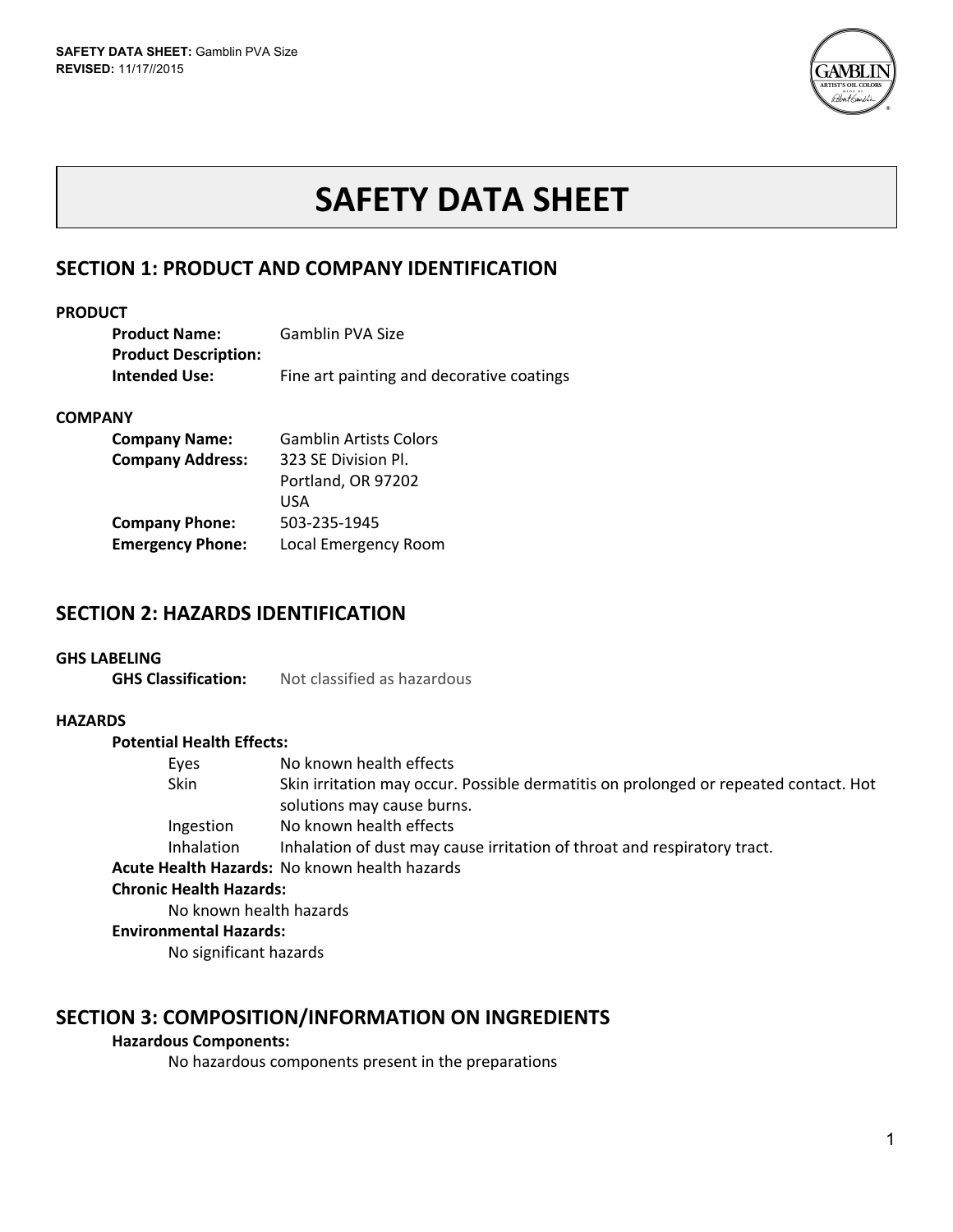

# **SECTION 4: FIRST AID MEASURES**

| Eyes:       | Wash with clean water for at least 15 minutes. If irritation persists, get medical |
|-------------|------------------------------------------------------------------------------------|
|             | attention.                                                                         |
| Skin:       | Wash skin thoroughly with soap and water.                                          |
| Inhalation: | Remove affected persons to fresh air and consult a physician.                      |
| Ingestion:  | Rinse mouth. Seek medical attention.                                               |

**NOTES TO PHYSICIANS OR FIRST AID PROVIDERS: No additional information available.**

# **SECTION 5: FIRE FIGHTING MEASURES**

### **FIRE FIGHTING**

**Extinguishing Media:** Water Fog, CO2, Foam, Alcohol Foam, Dry Chemical **Unsuitable Extinguishing Media:** Carbon Dioxide

### **Special Fire Fighting Procedures:**

Use smoke mask

When exposed to open flame or extreme heat, this material will char and eventually disintegrate with emission of smoke, leaving only a residual ash. Glue dust dispersed into the air may form explosive mixtures.

# **SECTION 6: ACCIDENTAL RELEASE MEASURES**

| <b>Personal Precautions: N/A</b>  |                                                                                                                                                                                                  |
|-----------------------------------|--------------------------------------------------------------------------------------------------------------------------------------------------------------------------------------------------|
| <b>Environmental Precautions:</b> |                                                                                                                                                                                                  |
|                                   | Dispose in accordance with local, state and federal environmental regulations. Small<br>amounts of solution may be washed into sanitary sewers, if local disposal district<br>regulations allow. |
|                                   | <b>Methods for clean up:</b> Sweep up dry material. Allow solutions to cool completely and gel; then strip from                                                                                  |
|                                   | surface. Clean up residue with warm water.                                                                                                                                                       |

# **SECTION 7: HANDLING AND STORAGE**

| <b>Precautions for Safe Handling:</b> |                                                                                         |
|---------------------------------------|-----------------------------------------------------------------------------------------|
|                                       | Read and observe all precautions on the product label                                   |
|                                       | Wash hands after use                                                                    |
|                                       | Immerse contaminated rags in water                                                      |
| <b>Cautions for Safe Storage:</b>     |                                                                                         |
|                                       | Store in a cool, dry place. Empty packaging carefully to avoid dispersing dust into the |
|                                       | air. Sweep up dust accumulations, if they occur. Industrial vacuum cleaner is preferre  |

cuum cleaner is preferred in order not to re‐ disperse dust into the air. Avoid contact with water prior to use.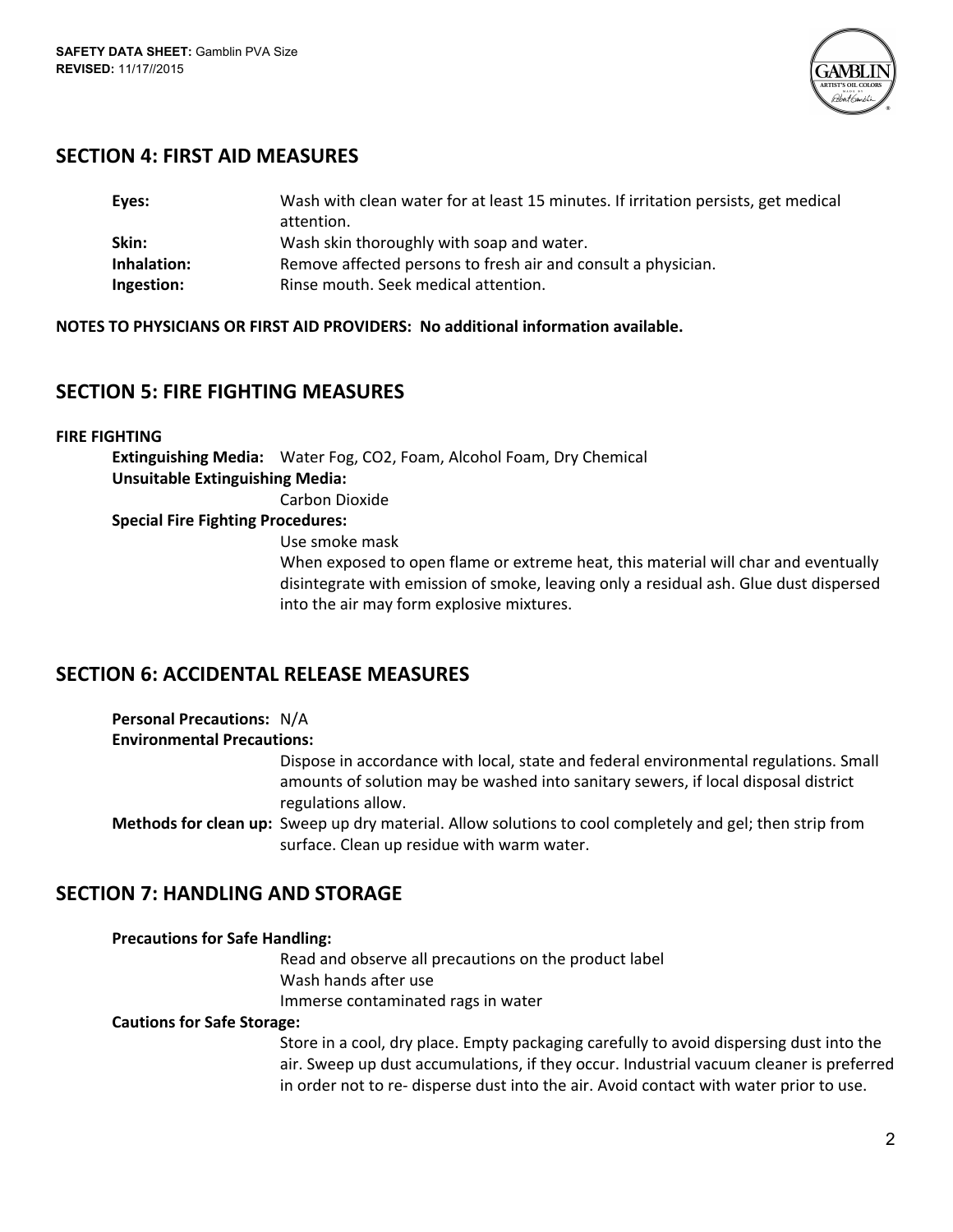

# **SECTION 8: EXPOSURE CONTROLS/PERSONAL PROTECTION**

|                        | PERSONAL PROTECTION            |                                                                                                                                          |
|------------------------|--------------------------------|------------------------------------------------------------------------------------------------------------------------------------------|
|                        | <b>Respiratory Protection:</b> | No particular respiratory protection requirements                                                                                        |
|                        | <b>Ventilation:</b>            | No particular ventilation requirements                                                                                                   |
|                        | <b>Protective Gloves:</b>      | No particular hand protection requirements                                                                                               |
| <b>Eye Protection:</b> |                                | Safety glasses if eye contact is likely; eyewash fountain should be accessible                                                           |
|                        | <b>ENGINEERING CONTROLS</b>    |                                                                                                                                          |
|                        | <b>Ventilation:</b>            | No particular ventilation requirements                                                                                                   |
| Hygiene:               |                                | Always observe good personal hygiene measures, such as washing after handling the<br>material and before eating, drinking and/or smoking |
|                        | <b>Exposure Guidelines:</b>    | N/A                                                                                                                                      |
|                        | Other:                         | No additional protective controls                                                                                                        |

# **SECTION 9: PHYSICAL AND CHEMICAL PROPERTIES**

### **GENERAL INFORMATION**

| <b>Physical State:</b> | Paste         |
|------------------------|---------------|
| Color:                 | Various       |
| Odor:                  | Vegetable oil |
| <b>Odor Threshold:</b> | N/D           |

### **IMPORTANT HEALTH, SAFETY, AND ENVIRONMENTAL INFORMATION**

| N/A            |
|----------------|
| N/A            |
| N/A            |
| N/D            |
| N/D            |
| N/D            |
| N/A            |
| Insoluble      |
| 50-60%         |
| N/A            |
| N/A            |
| N/D            |
| >500°F (260°C) |
|                |

# **SECTION 10: STABILITY AND REACTIVITY**

**Stability:** Material is stable under normal conditions **Conditions to Avoid:** Avoid heat, sparks, open flames and other ignition sources **Materials to Avoid:** No additional information **Hazardous Decomposition or Bi‐Products:**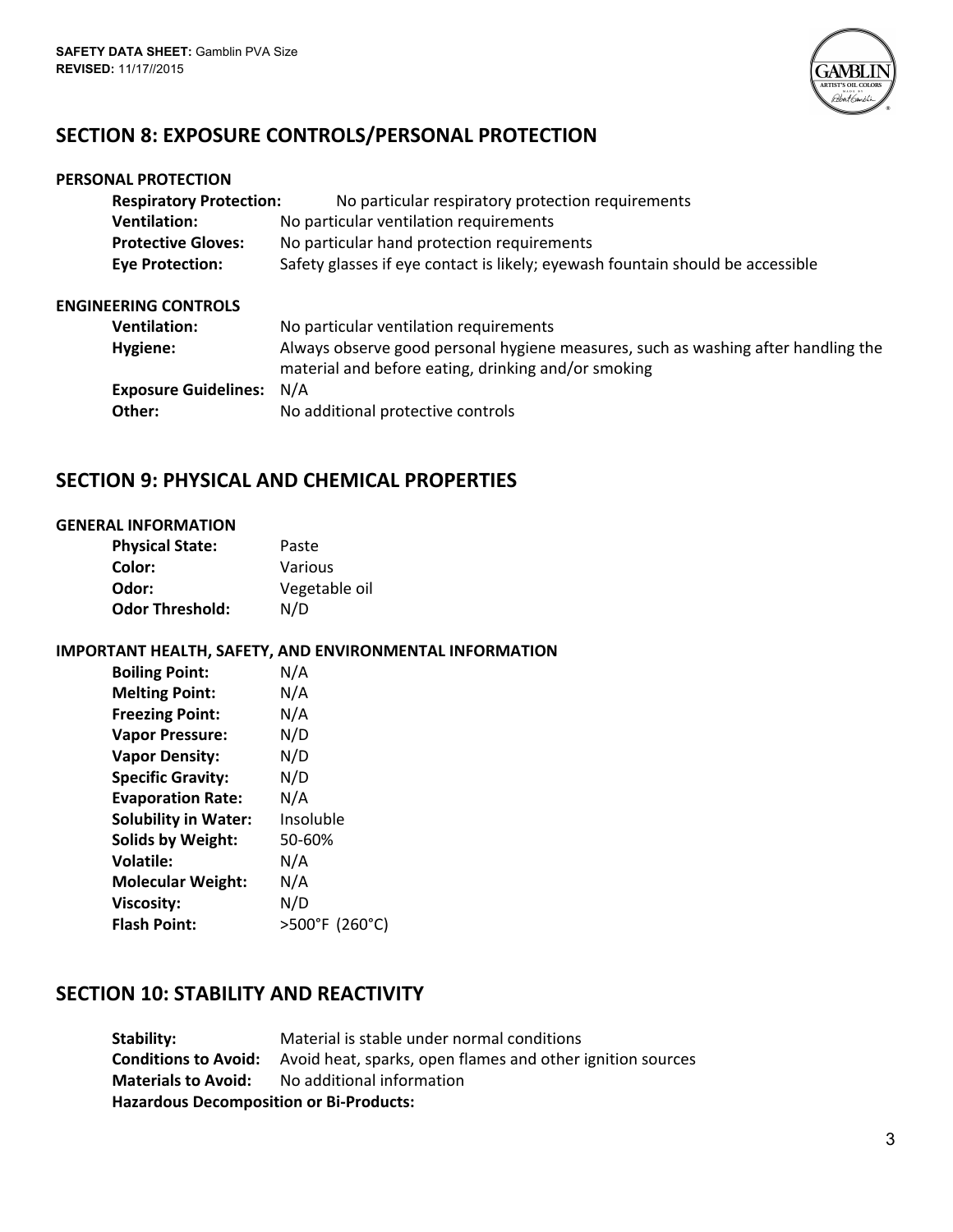

### Carbon monoxide and carbon dioxide

### **Possibility of Hazardous Reactions:**

Product is chemically stable and generally compatible with other substances

# **SECTION 11: TOXICOLOGICAL INFORMATION**

### **INFORMATION ON TOXICOLOGICAL EFFECTS**

| Inhalation: | N/A                                               |
|-------------|---------------------------------------------------|
| Ingestion:  | May cause discomfort if swallowed                 |
| Skin:       | Mildly irritating to skin with prolonged exposure |
| Eve:        | Irritating to eyes                                |

| <b>HAZARD CLASS</b>                                  | <b>CONCLUSION/REMARKS</b>                          |
|------------------------------------------------------|----------------------------------------------------|
| <b>Inhalation</b>                                    |                                                    |
| <b>Acute Toxicity</b>                                | Not classified                                     |
| Ingestion                                            |                                                    |
| <b>Acute Toxicity</b>                                | May cause discomfort if swallowed                  |
| <b>Skin</b>                                          |                                                    |
| <b>Acute Toxicity</b>                                | Slight irritant effect on skin and mucous membrane |
| Eye                                                  |                                                    |
| Serious Eye Damage/Irritation                        | Slight irritant effect on eyes                     |
| Sensitization                                        |                                                    |
| Eye, Skin, Aspiration, Reproductive, Carcinogenicity | No sensitizing effects known                       |
| <b>Specific Target Organ Toxicity (STOT)</b>         |                                                    |
| Single Exposure                                      | Not classified (No Data Available)                 |
| Repeated Exposure                                    | Not classified (No Data Available)                 |

# **SECTION 12: ECOLOGICAL INFORMATION**

### **ECOLOGICAL INFORMATION**

| <b>Ecotoxicity:</b> | No test data available   |
|---------------------|--------------------------|
| <b>Mobility:</b>    | No information available |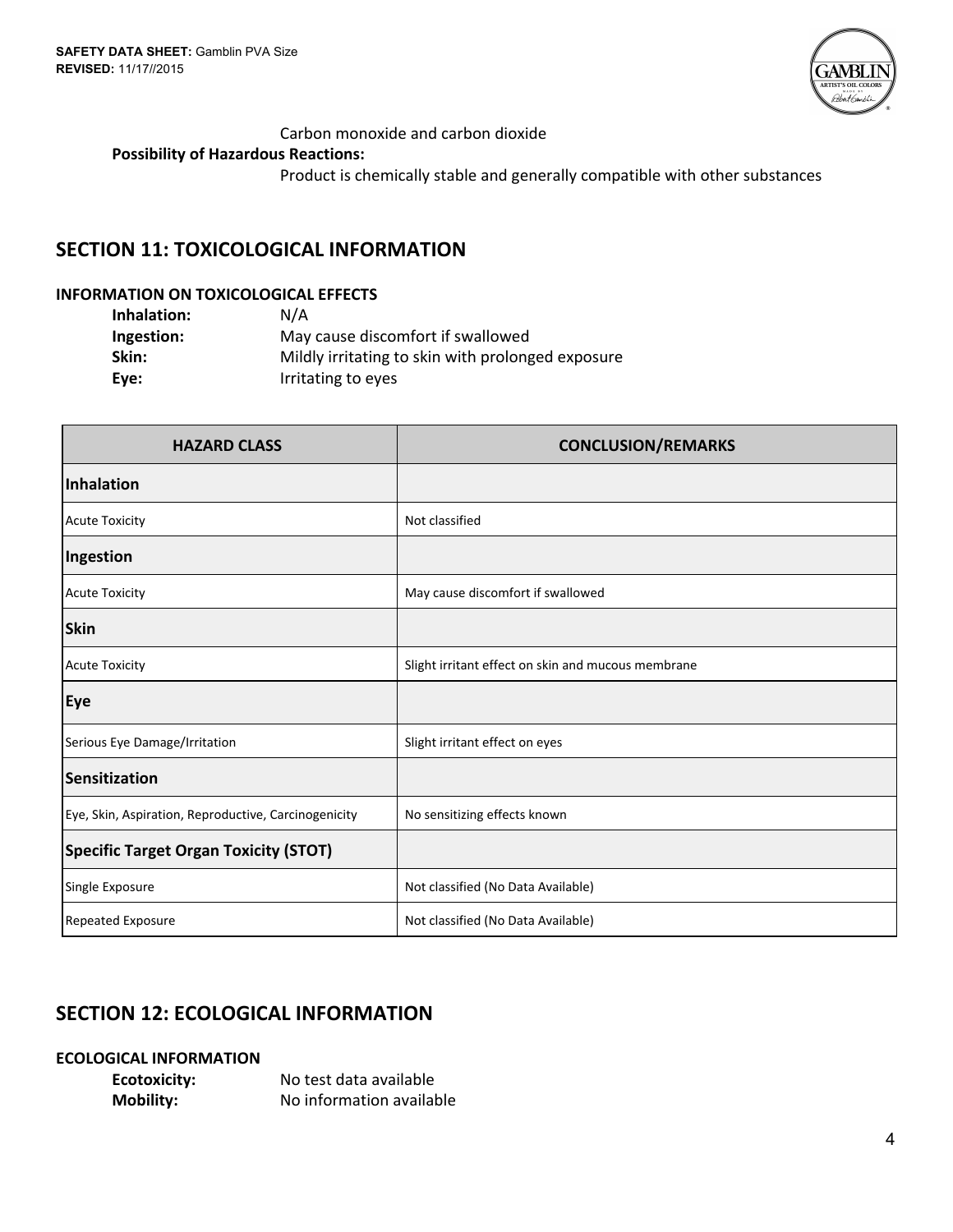

### **PERSISTENCE AND MOBILITY**

**Biodegradation:** No information available

# **SECTION 13: DISPOSAL CONSIDERATIONS**

**NOTE: Disposal recommendations based on material as supplied. Disposal must be in accordance with current applicable laws and regulations, and material characteristics at the time of disposal.**

**Waste Disposal:** Dispose of in accordance with national, state, and local regulations. **Empty Container:** Empty containers should be taken for recycling, recovery, or disposal through suitably qualified or licensed contractor and in accordance with governmental regulations.

# **SECTION 14: TRANSPORT INFORMATION**

- **LAND (DOT):** Not regulated
- **SEA (IMDG):** Not regulated
- **AIR (IATA):** Not regulated

## **SECTION 15: REGULATORY INFORMATION**

**U.S. FEDERAL REGULATIONS TSCA (TOXIC SUBSTANCE CONTROL ACT):** Substance is listed **SARA TITLE III (SUPERFUND AMENDMENTS AND REAUTHORIZATION ACT):** 313 REPORTABLE INGREDIENTS: None **STATE REGULATIONS:** None found **INTERNATIONAL REGULATIONS:** None found

## **SECTION 16: OTHER INFORMATION**

| Health       | 0   |
|--------------|-----|
| Fire         | 1   |
| Reactivity   | O   |
| Special      | N/A |
| Health       | 1   |
| Flammability | 1   |
| Reactivity   | O   |
|              |     |

**N/D = Not determined, N/A = Not applicable**